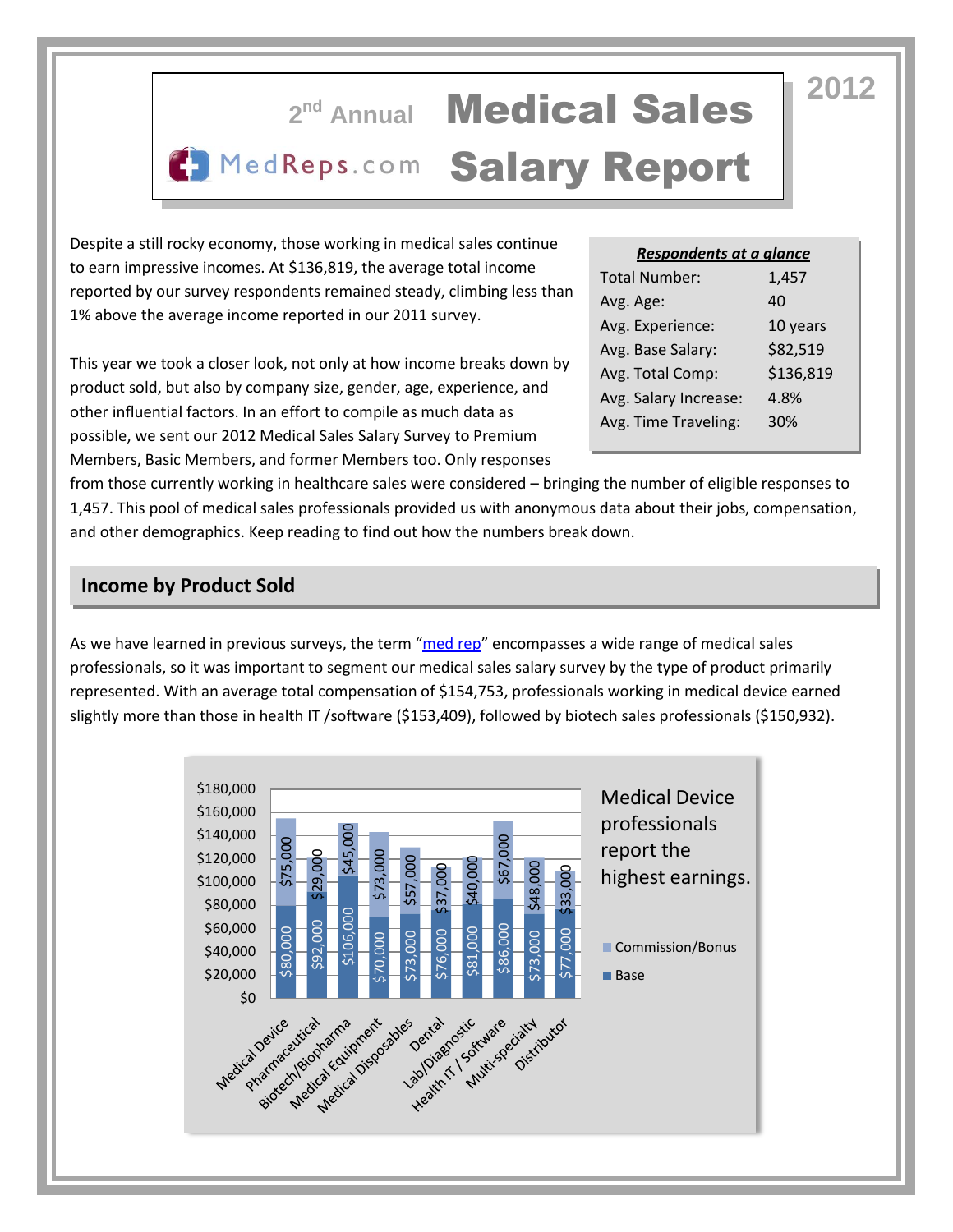

The 2011 Medical Sales Salary Survey measured base and total compensation in just 3 product areas – device, pharma and biotech. So how did the 2012 numbers in those categories compare? Base salaries are up across the board, with slight increases for those working in device (1%) and pharma (3%), and a significant jump for those working in biotech (15%). Interestingly though, commissions and/or bonuses for those in biotech were down significantly (25%) from 2011, while they were up for both device (12%) and pharma (7%). The drop in commissions and bonuses for those in biotech was offset by the increase in base salaries, so the total compensation was only negligibly affected (<1% drop).

#### **Medical Sales Salary by Function – Sales vs. Management**

For those working in a sales capacity, there were negligible changes (<1%) from last year's average base salary and average commissions and bonuses. The average base salary for those who categorize their function as "sales" was \$76,964 and total compensation was \$131,252. For those working in management, base salaries were actually down 4% to \$120,239, but commissions and bonuses were up nearly 12%. So at \$186,589, total compensation was up from 2011, but only by 1%.

Obviously, it pays well to work in management, however, it is interesting to note that of the highest paid respondents (those reporting their total compensation as over \$300k), only 30% are in management. The majority (70%) of those earning more than \$300 thousand annually are strictly working in sales.

#### **Medical Sales Salary by Gender**

The results of the survey indicate that the wage gap continues, with men reporting a total compensation 15% higher than that earned by women. Base salaries however were much more on par, with women earning just 1% less than their male peers. The significant gap in total compensation could be explained by the fact that women accounted for only 16% of the higher-paying management positions reported in the survey. Another explanation could be the different types of products often sold by men and women. A greater percentage of men work in the highest paying fields, device (41% men vs. 21% women) and health IT/software (2% men vs. <1%

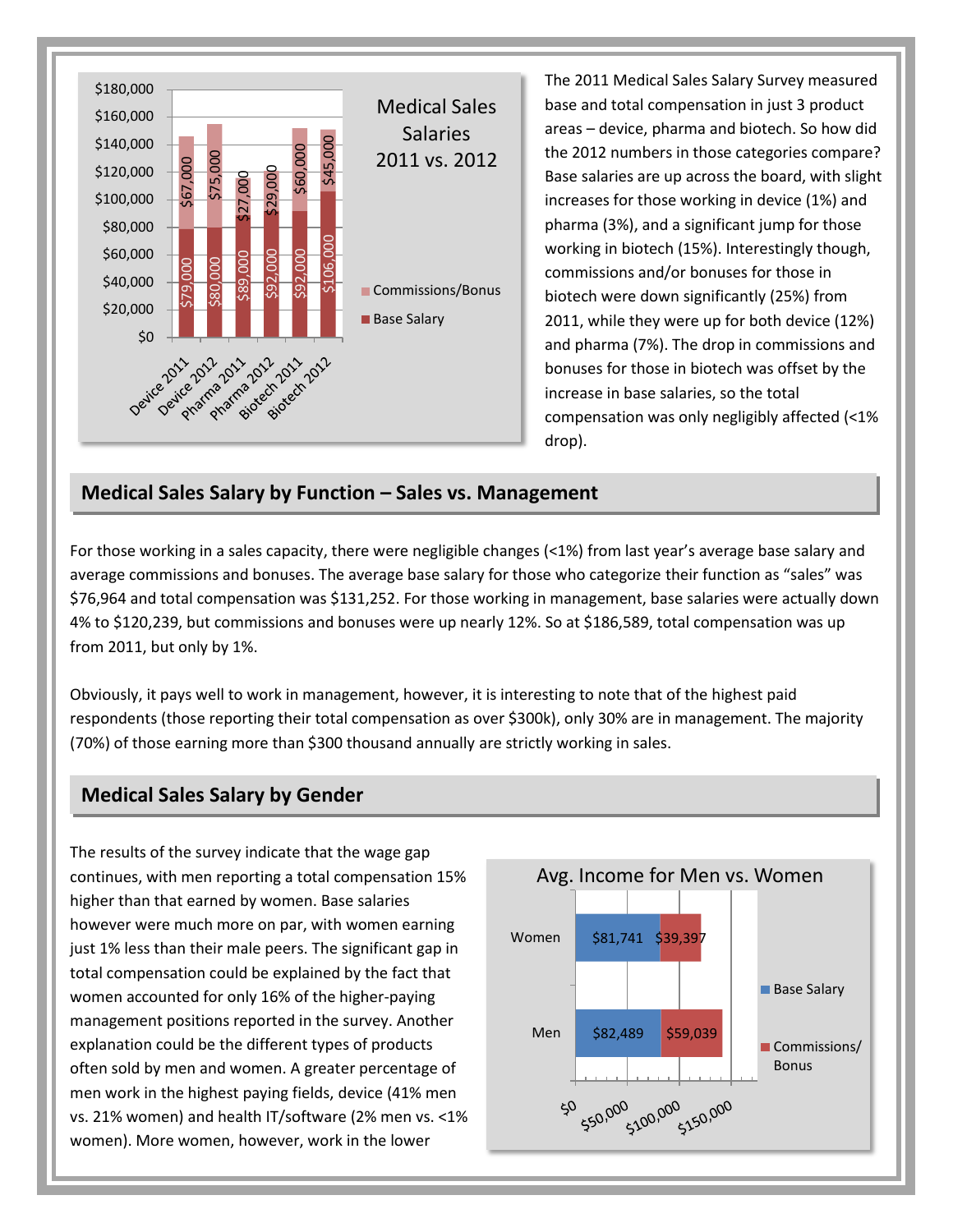paying pharmaceutical field (37% women vs. 20% men).

Other figures lined up across genders. The average age for male and female respondents was 40, and both had an average of 10 years of experience. Both groups report that they travel, on average, 30% of the time. Despite the fact that these numbers largely line up, one significant number was radically different. Men accounted for 74% of survey respondents, indicating that medical sales is still a male-dominated space.

## **Medical Sales Salary by Age and Experience**

Wisdom isn't the only thing that comes with age, so does money – or so it would seem from the results of the 2012 Medical Sales Salary Survey. For the most part, the older the respondent – the higher their income. Those in the over 60 range reported the highest average total compensation at \$148,594. The lowest total compensation (\$103,029) was reported by those in the 20-30 age range. A significant jump occurs in the 31-40 age group; as they report an average total compensation of \$137,002. Average total income continues to increase in the 41-50 range (reporting \$143,972), but oddly enough, it dips slightly (to \$142,037) as reported by the 51-60 age group.



Of course, with age typically comes experience, which is perhaps the more influential factor on salary. Predictably, those with the most experience (20+ years) reported the highest average total compensation (\$156,313), and those



with the least experience (<2 years) reported the lowest average total compensation (\$92,634). When experience is equal, one might predict younger professionals to earn less than their older peers, but as you can see in the chart, this is not always the case. Those in the 31-40 age group earn more than any other group with 2-10 years of industry experience. Professionals in the 41-50 age group earn the most of those with 11-20 years of experience. Professionals over 60 with 20+ years of experience reportedly earn more than any other age group with equal experience. It would be interesting to know if this age group holds the income advantage even when they have less experience, but unfortunately, there were not enough respondents who fit those criteria to provide statistically relevant data in this area.